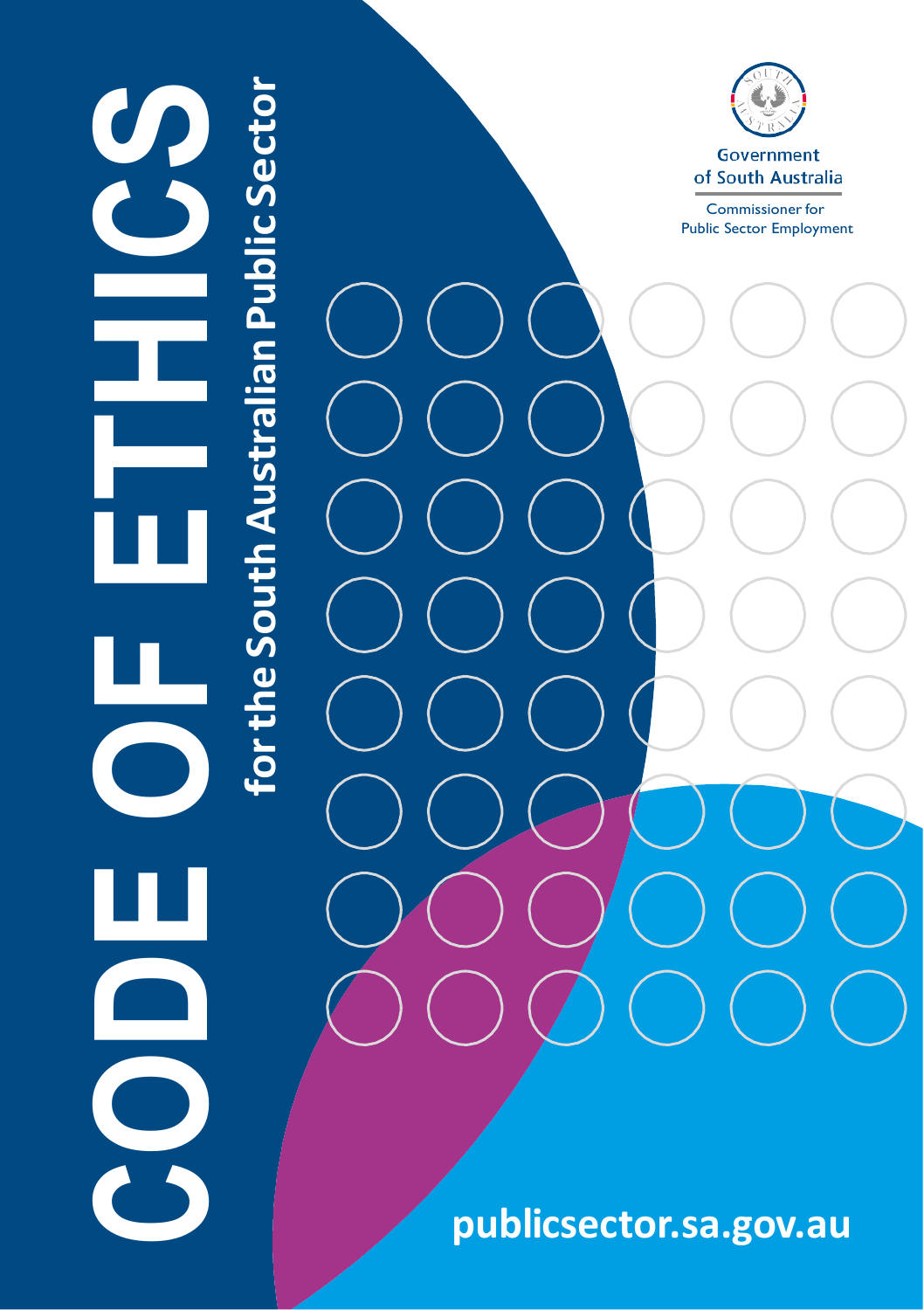**TheGovernmentof SouthAustraliaacknowledgesAboriginal people asthe firstpeoples andnations of SouthAustralia.**

**The SouthAustralianGovernmentandpublic sectorrecogniseand respecttheir culturalconnectionsasthetraditionalownersand occupantsofthe landandwaters of SouthAustralia andthatthey maintainauniqueandirreplaceablecontributiontotheState.**

# **CONTENTS**

| <b>INTRODUCTION</b>                                                                        | з  |
|--------------------------------------------------------------------------------------------|----|
| <b>APPLICATION OF THE CODE</b>                                                             | 4  |
| <b>Responsibility of Employees</b>                                                         |    |
| <b>Responsibility of Chief Executives</b><br>and Other Organisational Leaders              |    |
| <b>Statutory Responsibility of the</b><br><b>Commissioner for Public Sector Employment</b> |    |
| <b>FOUR FOUNDATIONS</b>                                                                    | 6  |
| <b>Democracy</b>                                                                           |    |
| <b>Impartiality</b>                                                                        |    |
| <b>Accountability</b>                                                                      |    |
| <b>Diversity</b>                                                                           |    |
| <b>PUBLIC SECTOR VALUES</b>                                                                | 8  |
| <b>PROFESSIONAL CONDUCT STANDARDS</b>                                                      | 10 |
| <b>Professional and Courteous Behaviour</b>                                                |    |
| <b>PublicComment</b>                                                                       |    |
| <b>Handling Official Information</b>                                                       |    |
| <b>Use of Government/Public Resources</b>                                                  |    |
| <b>Conflicts of Interest</b>                                                               |    |
| <b>Outside Employment</b>                                                                  |    |
| <b>Acceptance of Gifts and Benefits</b>                                                    |    |
| <b>Criminal Offences</b>                                                                   |    |
| ReportingUnethicalBehaviour                                                                |    |
| <b>FURTHER INFORMATION</b>                                                                 | 15 |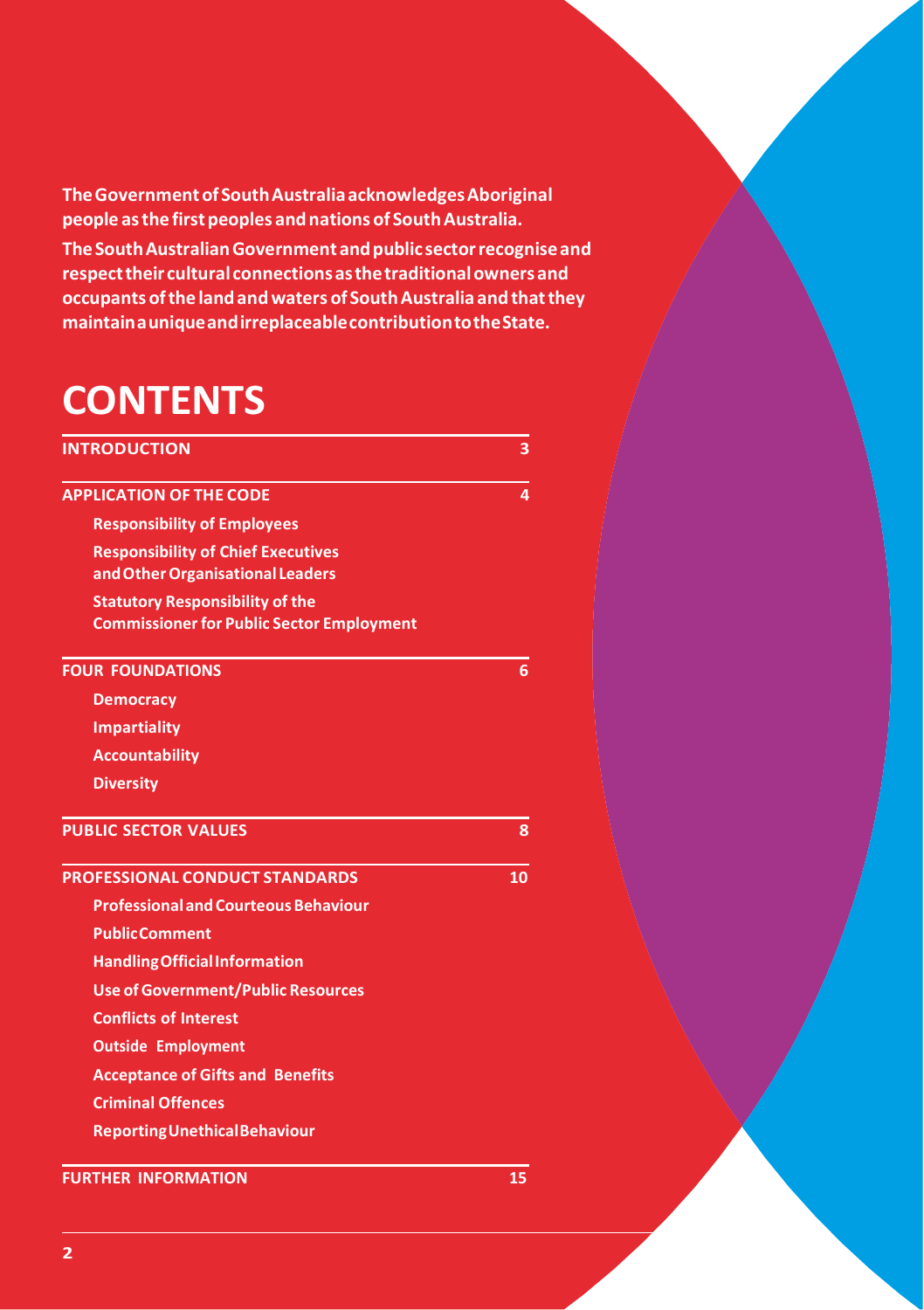# **THEGOVERNMENT IS COMMITTED TO ENSURING THAT SOUTH AUSTRALIA IS A PLACE WHERE PEOPLE AND BUSINESS THRIVE.**

**The public sector mustserve this visionthroughastrong cultureof serviceexcellence,foundedona productive working relationship with communities and business.**

**Aboveall,thisrelationship mustbeestablishedontrust, andtheguaranteethatpublic sector employees will act effectively andwiththe utmost professionalintegrity.**

**This Code of Ethicsfor the South Australian Public Sector isthe Code of Conduct for the purposes of the** *Public Sector Act 2009***, and all public sector employees are bound byit.** Above<br>
must b<br>
and the<br>
sector<br>
effecti<br>
profes:<br>
This Co<br>
Austra<br>
of Com<br>
the Pu<br>
public:<br>
by it.<br>
One of

**Oneofthe primary aimsofthe Actistoembedacultureof "one government"acrossthesector. Althoughpublicsectoremployees work inadiverse rangeof professionsandorganisations,they shouldbeunitedbycommonvalues andstandardsofprofessionalism. These values and standards are articulatedinthisCode.** profess<br>
should<br>
and sta<br>
These<br>
this unique

**T**

**C**

**T**

**ION**

**ThisCode hasbeenupdated toensure itsrelevance tothe opportunitiesandchallengesthat facemodernSouthAustralia. Itincorporatesthe views providedbyemployeesandother stakeholderssince the Code was last issued in 2010.**

**Itisintended thatthe Code will help employees challenge traditionalwaysofworking while maintaining the essential principlesoftheirprofessionand reliablyservingthecommunityand Governmentoftheday.**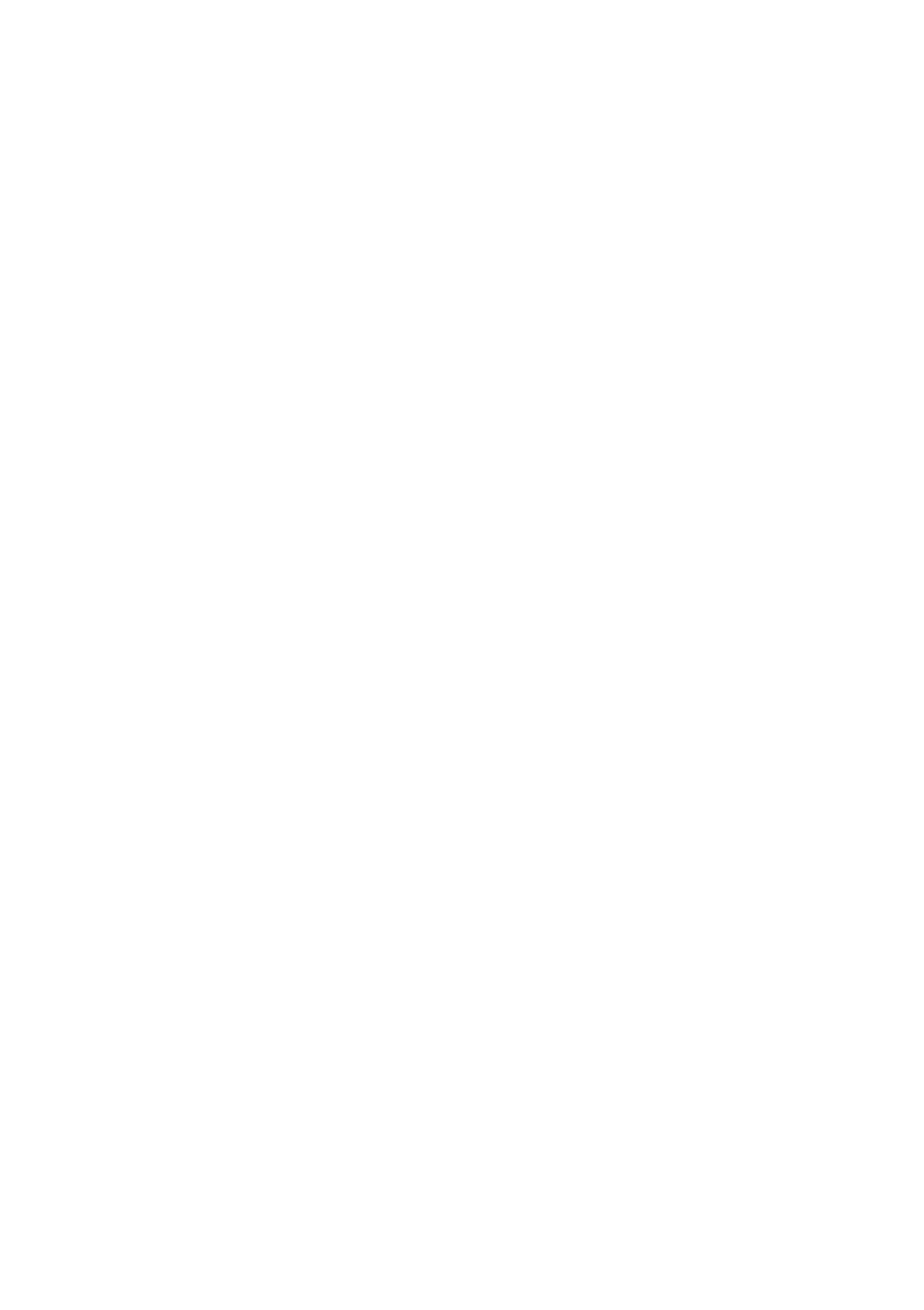#### **RESPONSIBILITY OF EMPLOYEES**

**This Code of Ethicsfor the South Australian Public Sector isthe Code of Conductfor the purposes of the** *Public Sector Act 2009***, and all public sector employees are boundby itregardless of:**

- **• thenatureorlevelofemployment;**
- **• employment status; or**
- **• thenatureofthepublicsectororganisationinwhichanemployeeworks.**

**Everypublic sector employeemustfamiliarise themselveswiththe contentofthisCode andconductthemselvesinamanner consistentwith thevalues andstandardsofprofessional conductthat aresetoutherein.**

**Somepublic sectoremployees,suchashealthprofessionals andlawyers, are bound by codes of conductspecific totheir profession. In such cases, employees must have regard to the Code of Ethicsforthe SouthAustralian Public Sector as well astheir professional codes.**

### **RESPONSIBILITY OF CHIEF EXECUTIVES AND OTHER ORGANISATIONAL LEADERS**

**Strong and visible leadership is a critical factor in achieving support for, and adherence to,the values and professional conduct embodied by this Code.**

**Chief executives andother organisational leaders have a special responsibility todemonstratepublicly theirsupportforboththespiritand letter oftheCodethroughtheir actions.**

**Inadditiontoexemplarypersonalbehaviour,chiefexecutivesandother organisational leaders are responsible forraising awarenessoftheCode, promotingdebateonapplicationofits content,andrespondingtoany issue–including requestsfor guidance– raisedby employees.**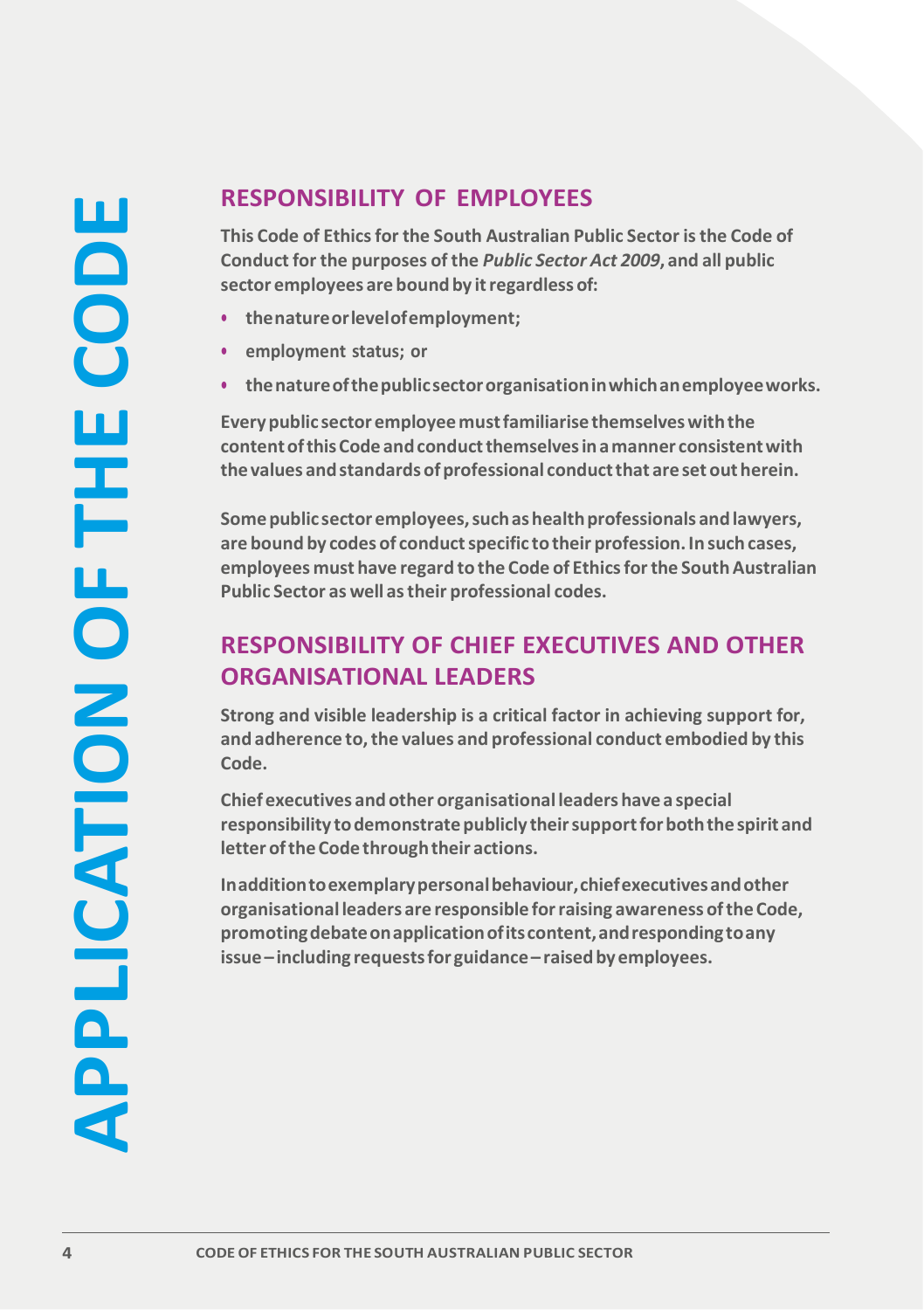#### **STATUTORY RESPONSIBILITY OF THE COMMISSIONER FOR PUBLIC SECTOR EMPLOYMENT**

It is the responsibility of the Commissioner for Public Sector Employment to issue this Code under Part 4, Section 14(1)(a) of the Public Sector Act  $2009$ 

The Commissioner will also monitor and report to Parliament on the extent to which the Code has been observed. The Commissioner is required to keep the Code under review and may vary, or revoke and substitute the Code.

# **ALL PUBLIC SECTOR EMPLOYEES ARE BOUND BY THE CODE OF ETHICS**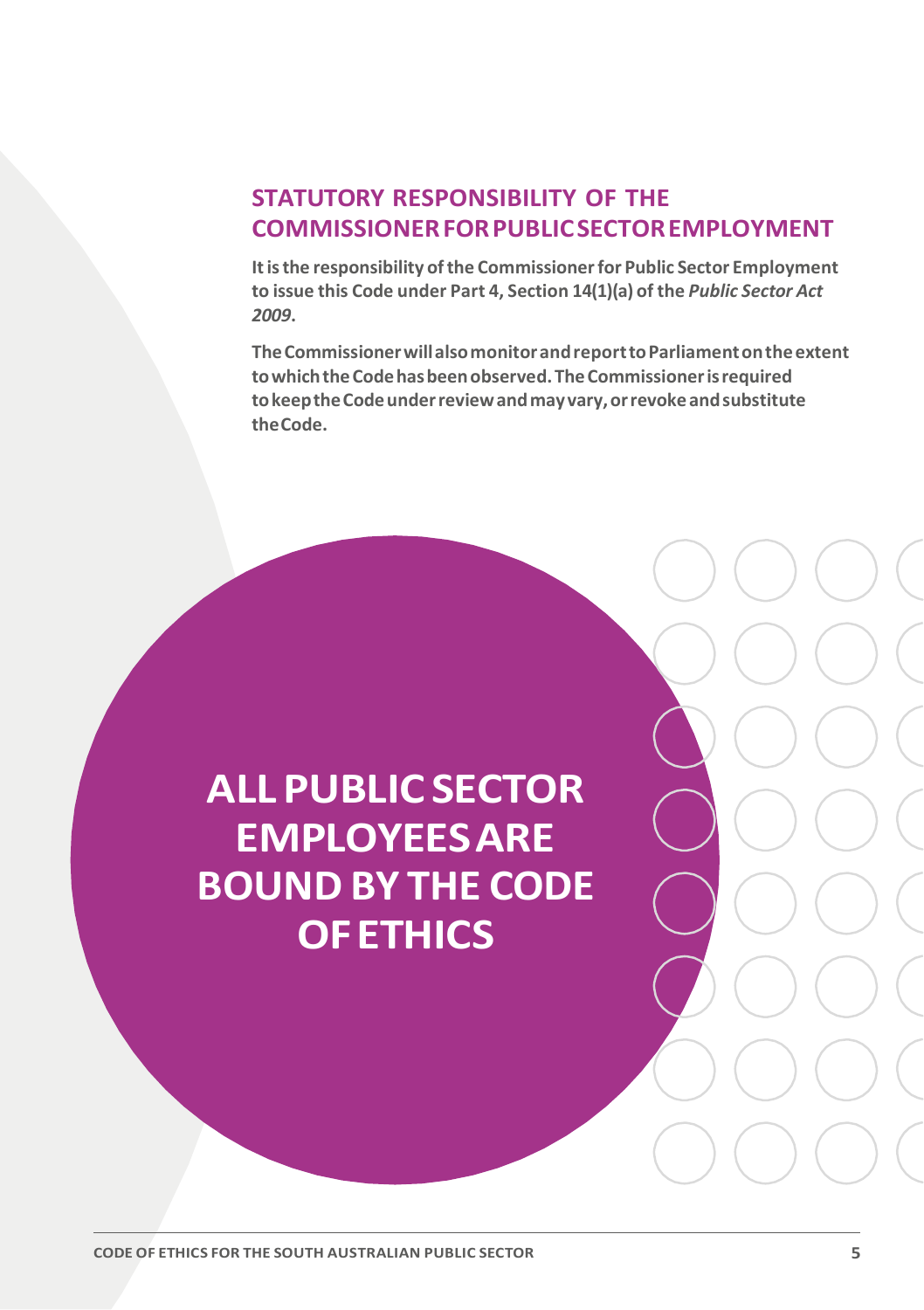# **FOURFOUNDAT I I I I I I I ONS**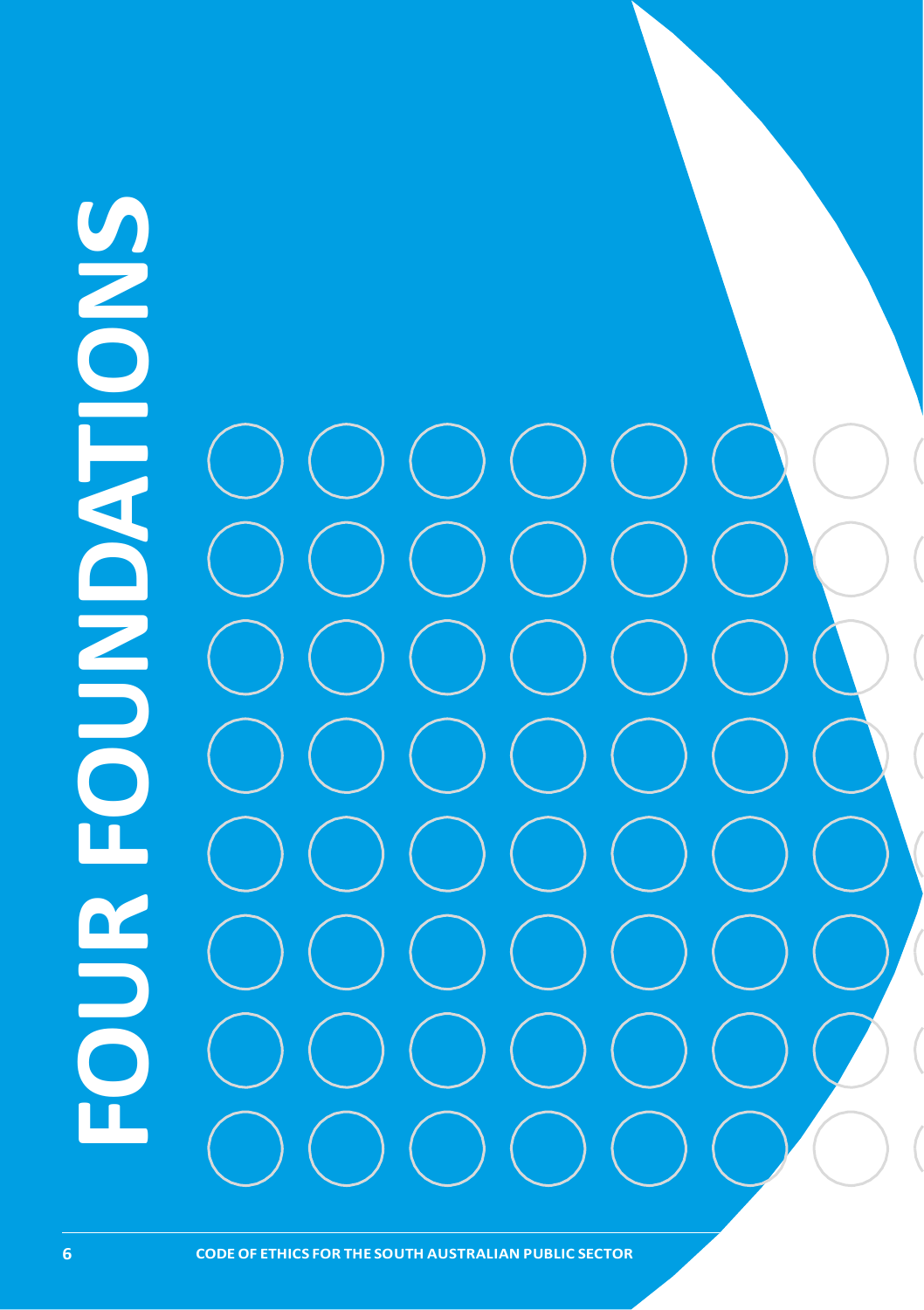# **THE VALUES AND STANDARDS OUTLINEDINTHISCODEBUILDUPON FOUR FOUNDATIONSOF PUBLIC SERVICE:**

#### **DEMOCRACY**

**1**

**2**

**3**

**4**

**Itisthe role ofthe public sectorto supporttheGovernmentoftheday, underlawandtheConstitution,inachievingthecommongood,primarily byproviding servicestothe community.Anemerging featureof South Australia'sdemocracyisahigherlevelofcollaborationbetweenthepublic sector andthecommunity inthe designanddelivery ofservices andthe involvement ofpeople indecisionsthataffecttheirlives.**

#### **IMPARTIALITY**

**Public sectoremployeesmustbe detachedfrompoliticalinfluence and theinfluenceofpartisaninterestswithinthecommunity.Instead,public sectoremployeesmustrely onevidence toprovideobjectiveadviceto Government and implement directions promptly and thoroughly.**

#### **ACCOUNTABILITY**

**Withinabroadsystemofaccountabilityunderwhichministersare accountabletoParliament,public sectoremployeesareaccountablefor exercisingtheirdelegatedauthorityandforperformingtheirrolewithin the valuesandstandardsof conductoutlinedinthisCode.**

### **DIVERSITY**

**The SouthAustralianpublic sectorshouldbeas diverse asthe community itserves. The views andexperiencesof allpeople shouldbe respected, regardlessofnationality,gender,culturalorsocialbackground,sexuality, religion,age,orphysicalorintellectualability.**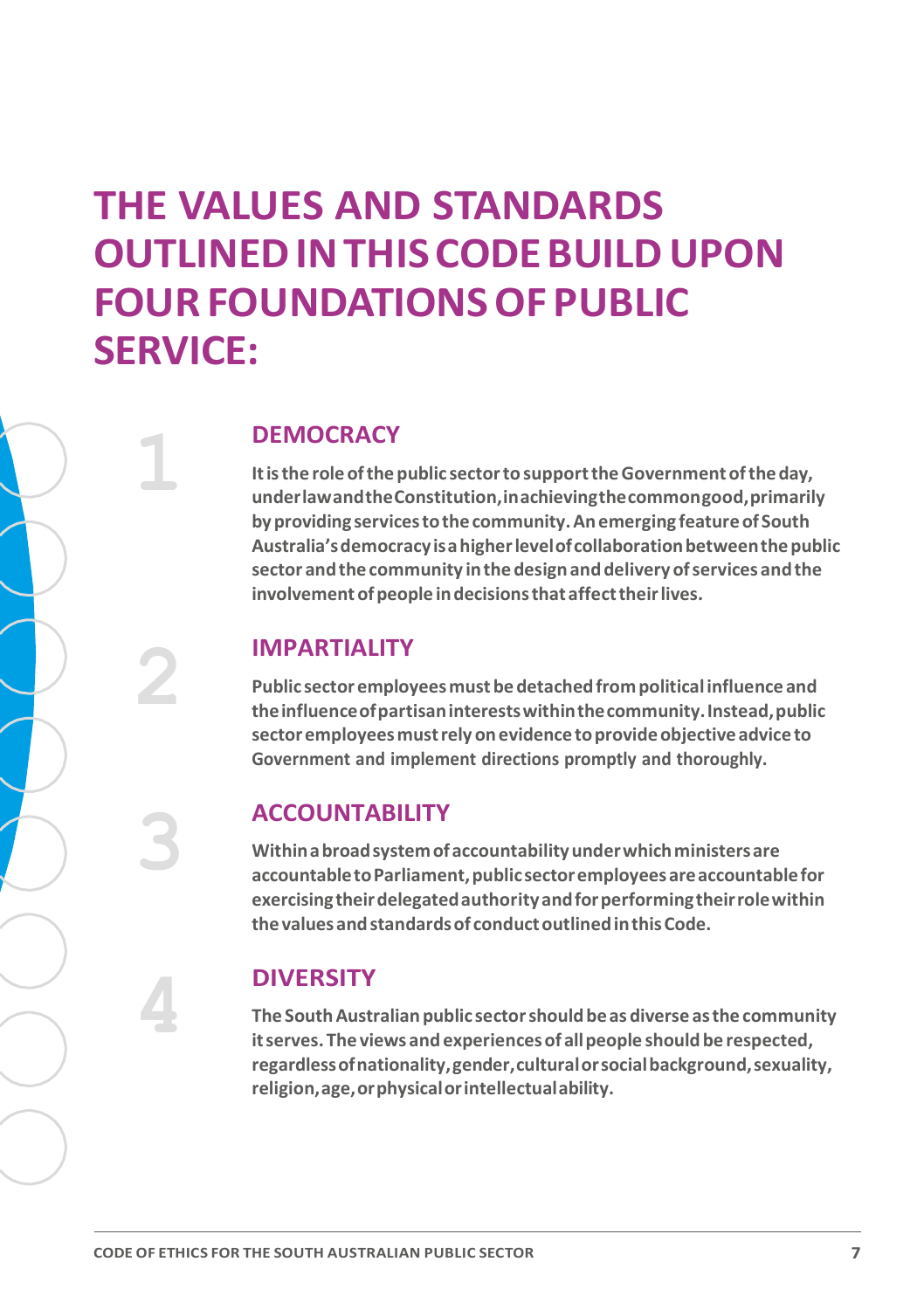# **THE SOUTH AUSTRALIAN PUBLIC SECTOR IS CONTINUOUSLYEVOLVING.**

**Ministers, chief executives andother public sector employeeshavecollectivelydefinedvaluestoguidethe sector's long-term development.**

**Thevalues are,inpart,basedonthetraditionaltenetsof public service. Yetthey also reflectthe evolution ofthe sector,andthemodernworldinwhichitoperates.**

**The values are articulated in the** *Public Sector Values andBehaviours Framework***.Allpublic sectoremployees shouldendeavourtoembodythevaluesintheirwork.**

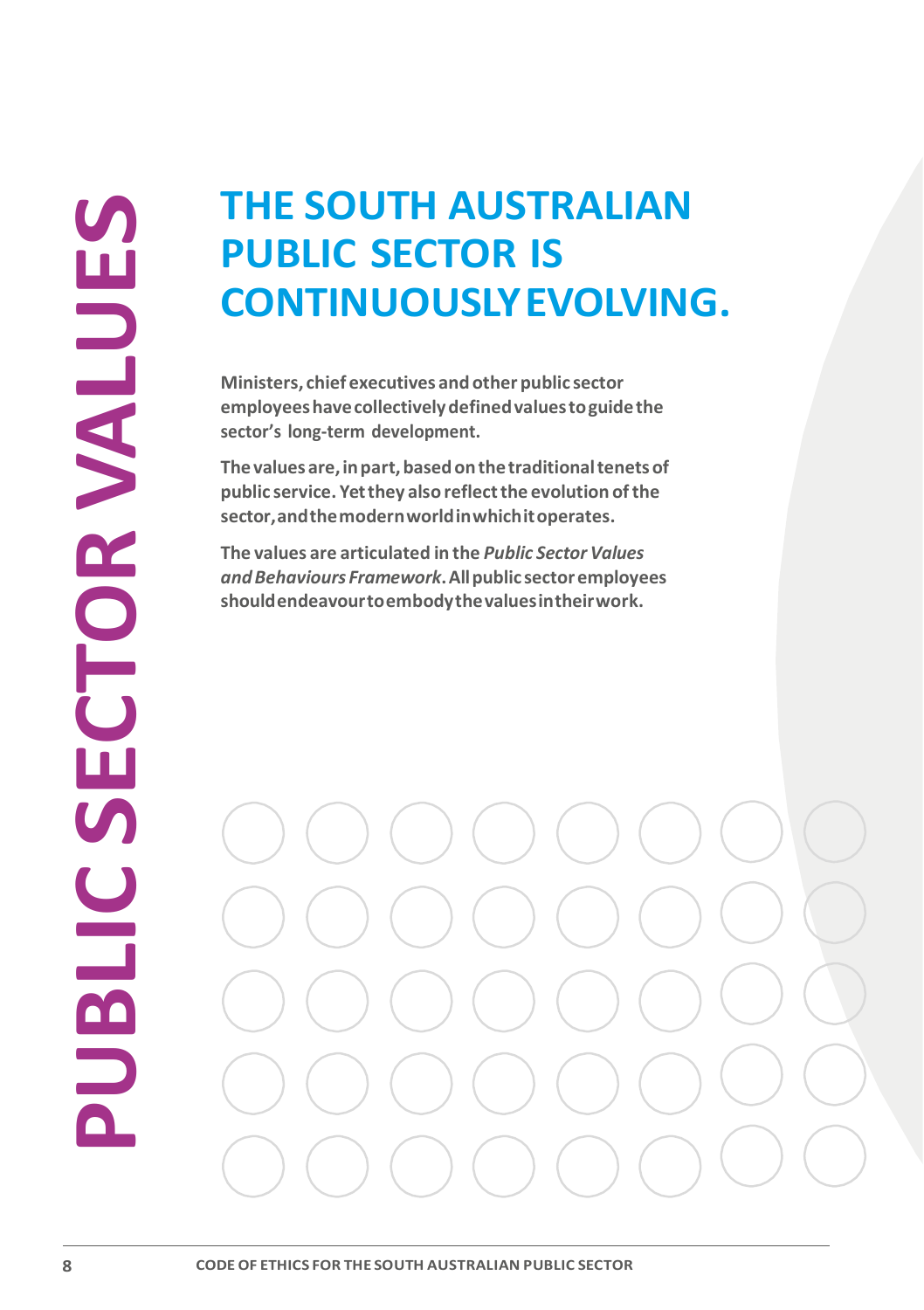# **The values are:**



# **SERVICE**

**Proudlyservethecommunityand GovernmentofSouthAustralia.**



# **PROFESSIONALISM**

**Strive for excellence.**



## **TRUST Haveconfidenceintheabilityofothers.**



**RESPECT Value every individual.**



# **COLLABORATION & ENGAGEMENT Createsolutionstogether.**



## **HONESTY & INTEGRITY Acttruthfully,consistently,andfairly.**



### **COURAGE & TENACITY Nevergiveup.**



### **SUSTAINABILITY**

**Work to getthe bestresultsfor current andfuturegenerationsof SouthAustralians.**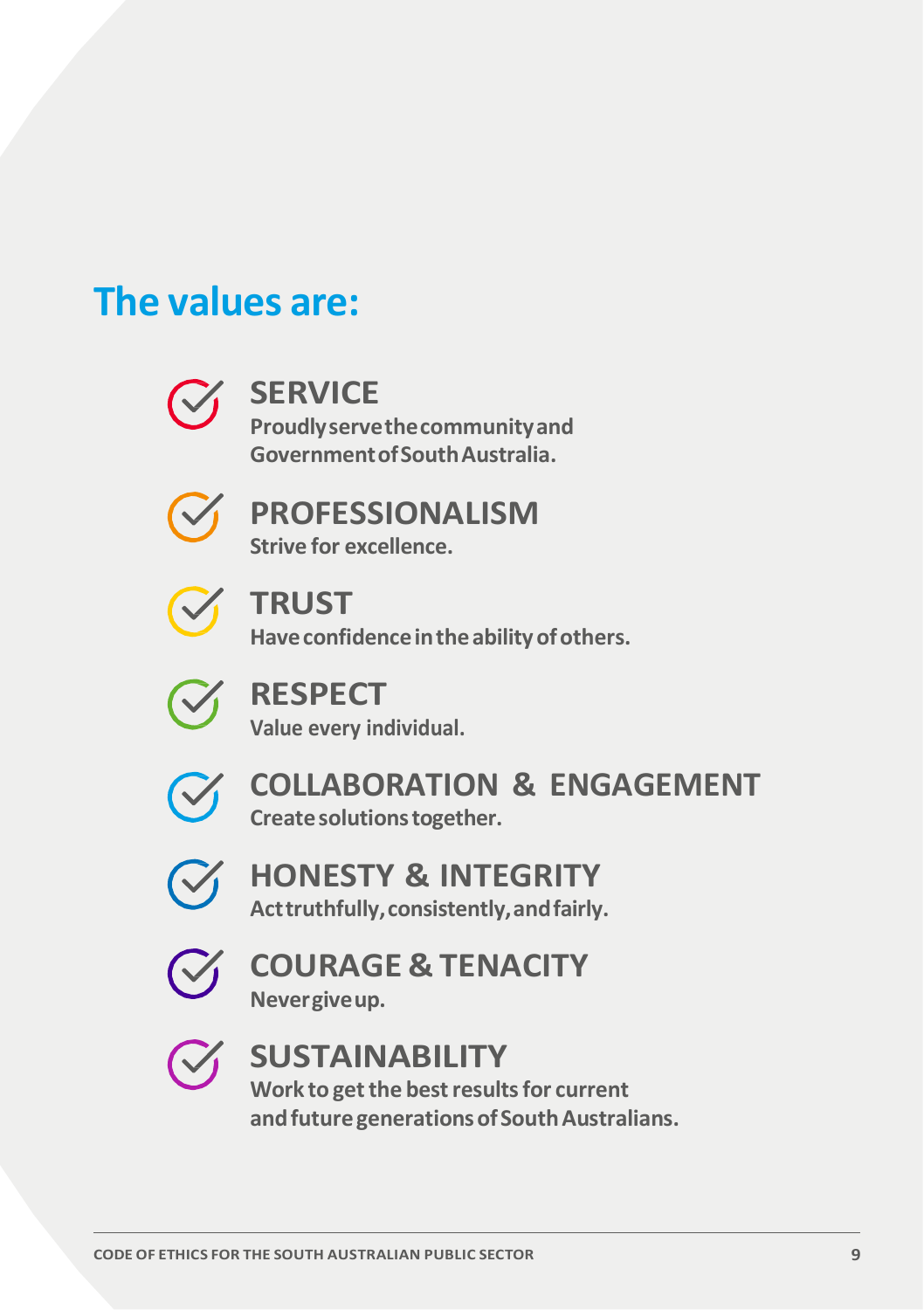# **PROF ESS IONAL CONDUCTS TA NDARDS**

# **EMPLOYEES MUST EXHIBIT THE HIGHEST STANDARDS OF PROFESSIONAL CONDUCT INORDERTOMAINTAIN THE INTEGRITY OF THE SOUTH AUSTRALIAN PUBLIC SECTOR.**

**These professional conduct standards are the disciplinary provisions of the Code of Conduct for the purposes of the** *Public Sector Act 2009.*

**Contraventionorfailuretocomplywiththeseprofessional conductstandardswill constitute misconduct as definedby the** *Public Sector Act 2009***. Any employee who failsto comply withtheseconductstandardsmaybeliable todisciplinary action.**

**Public sector organisations may choose to issue agencyspecific conductstandards.Additionalstandardsmust be consistent with these standards, the** *Public Sector Act 2009***, the** *Public Sector Regulations 2010* **and any other relevant legislation, industrial instrument or Government policy. Suchconductstandardsare nottobelabelledasa'code'.**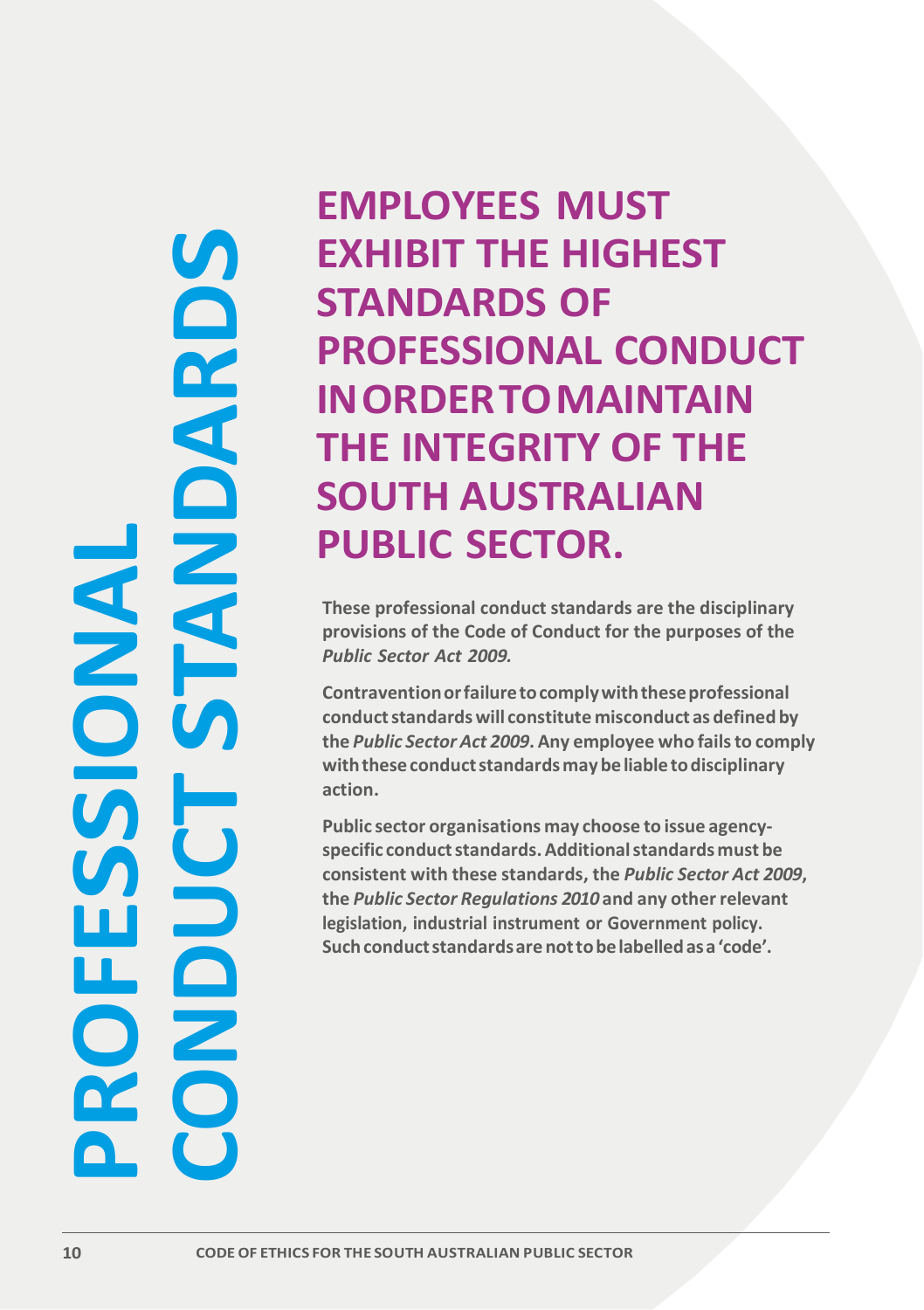**Thissection ofthe Code outlinesthe standards of conductregarding:**

- **• PROFESSIONAL AND COURTEOUS BEHAVIOUR**
- **• PUBLIC COMMENT**
- **• HANDLING OFFICIAL INFORMATION**
- **• USE OF GOVERNMENT/PUBLIC RESOURCES**
- **• CONFLICTS OF INTEREST**
- **• OUTSIDE EMPLOYMENT**
- **• ACCEPTANCE OF GIFTS AND BENEFITS**
- **• CRIMINAL OFFENCES**
- **• REPORTINGUNETHICALBEHAVIOUR**

#### **PROFESSIONAL AND COURTEOUS BEHAVIOUR**

**Public sectoremployeeswillnot atany timeactinamannerthatareasonable personwouldviewasbringingthem,the agencyinwhichtheywork,thepublicsector, orGovernmentintodisrepute;orthatis otherwiseimproperordisgraceful.**

**Publicsectoremployeeswillcomplywith alawfulandreasonabledirectiongiven tothemasanemployeebyapersonwith authoritytogivesuchdirection.**

**Public sector employees will at alltimestreat otherpersonswithrespect andcourtesy.**

**Public sectoremployeeswillnotbeabsent fromdutywithoutauthorityorproper explanation or excuse.**

**Publicsectoremployeeswillbediligentinthe discharge oftheirrole andduties andnot act inawaythatisnegligent.**

#### **PUBLIC COMMENT**

**Publicsectoremployeeswillonlymakepublic commentinrelationtotheirduties,thepublic sectorortheGovernment–includingpolicy andprograms–whenspecificallyauthorised todoso. Suchcommentwillbe restricted tofactualinformationandprofessional adviceandavoidtheexpressionofpersonal opinion. Public comment includes providing informationorcommenttoorinanymedia (electronic and print), including posting commentontheinternetandspeaking engagements.**

**Notwithstandingtheabove,publicsector employeesmayengage inaprivatecapacity inconductintendedtoinfluencepublic opiniononanissue,orpromoteanoutcomein relationto an issue of public interest except in the circumstancesset outin section 15(2) of the** *Public Sector Act 2009.*

**These provisions do not apply tocertain statutory office holders(orother authorised officersor employees)who areentitledto make independent public comment, either through convention, under legislation or pursuant to delegated authority.**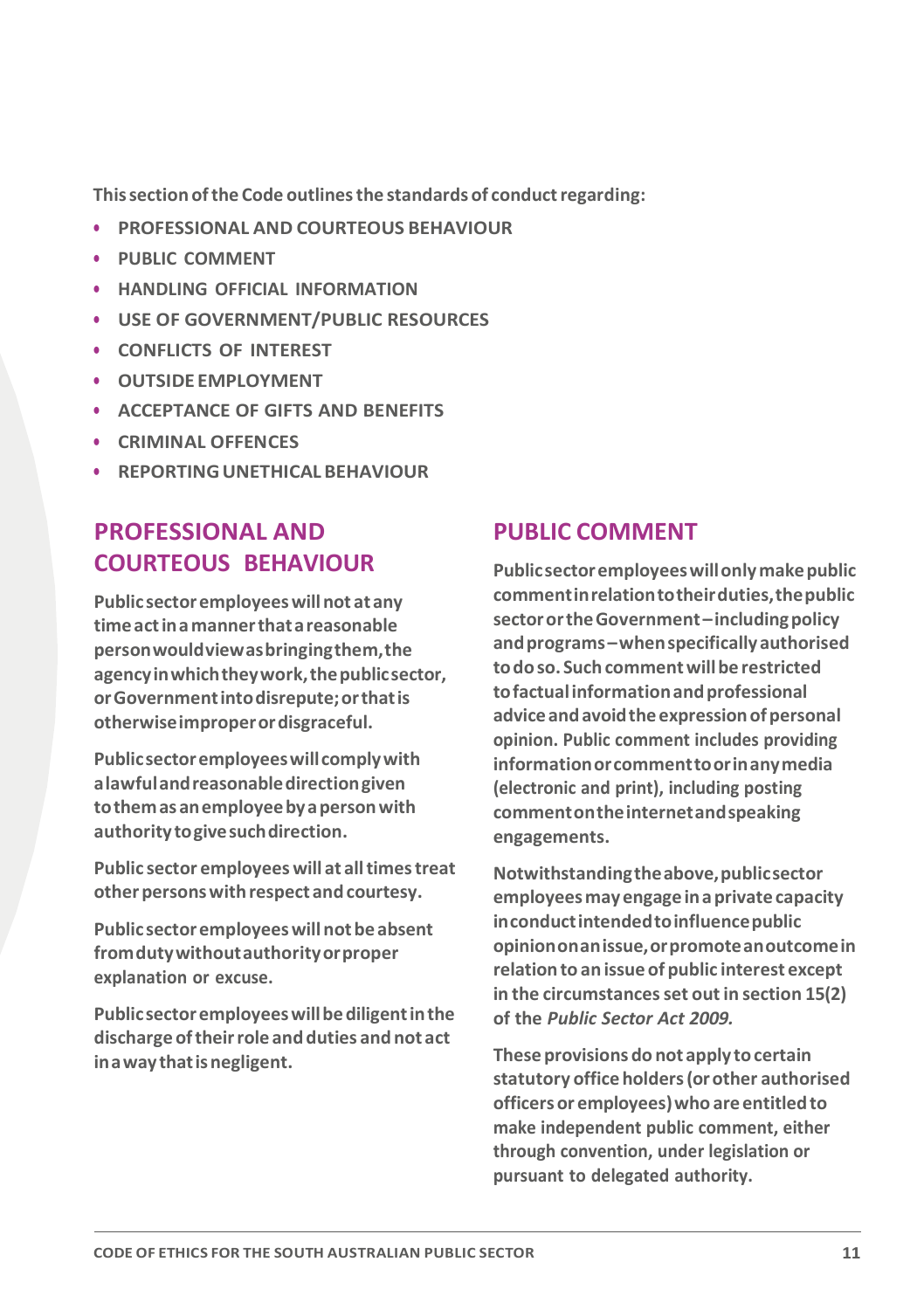### **HANDLING OFFICIAL INFORMATION**

**By virtue oftheir duties, public sector employeesfrequentlyaccess,otherwise deal with, and/or are aware of, information aboutissues, facts and circumstancesthat theyknow,orwhereareasonablepersonin thecircumstanceswouldknow,needstobe treatedas confidential.**

**Public sector employees will not access or attemptto access official information other thaninconnectionwiththeperformanceby themoftheirdutiesand/orasauthorised.**

**Public sector employeeswill not disclose officialinformationacquiredthroughthe courseoftheiremploymentotherthanis requiredbylaworwhereappropriately authorisedintheagencyconcerned.**

**Public sectoremployeeswillnotmisuse informationgainedintheirofficialcapacity, including, but not limited to:**

- **• purchasingsharesorotherpropertyon thebasisof confidentialinformation aboutthe affairs of a business or of aproposedGovernmentaction;or**
- **• seeking touse informationfor personalbenefitor gainorforthe personalbenefitorgainofanother.**

**Publicsectoremployeeswillmaintainthe integrity andsecurity of official information forwhichtheyareresponsible.Employees willalsoensurethatthe privacyof individualsismaintainedandwillonlyrelease informationinaccordancewithrelevant legislation, industrial instruments, policy, orlawfulandreasonabledirection.**

### **USEOFGOVERNMENT/PUBLIC RESOURCES**

**Public sector employeesshall use the Government/publicresourcesthatarethe property oftheCrownefficiently andonly forappropriatepurposesasauthorised.**

**Government/public resources (Crown property)includephysical,fi ancial, technological and intellectual property.**

**TheCrownretainsownershipofthese resources.**

#### **CONFLICTS OF INTEREST**

**Public sectoremployeeswillavoidactualor potential conflicts of interest.**

**Publicsectoremployeeswillensuretheir personalorfinancial interestsdonot influenceorinterferewiththeperformance oftheirrole.Theywillensure the interests offamily members,friends or associates (as defined in the** *Public Sector(Honesty and Accountability) Act 1995***) do not influence theperformancebythemoftheirdutiesand/ ortheirroleasapublic sectoremployee.**

**Employeeswilldisclose inwriting totheir chiefexecutive or agency headany actualor potential conflicts of interest atthe earliest available opportunity and comply with any lawfulandreasonabledirectionissuedbya personwithauthority toissuesuchdirection toresolve the conflict or potential conflict, includingwrittendirectionbyarelevant authority pursuantto the** *Public Sector (Honesty and Accountability) Act 1995***.**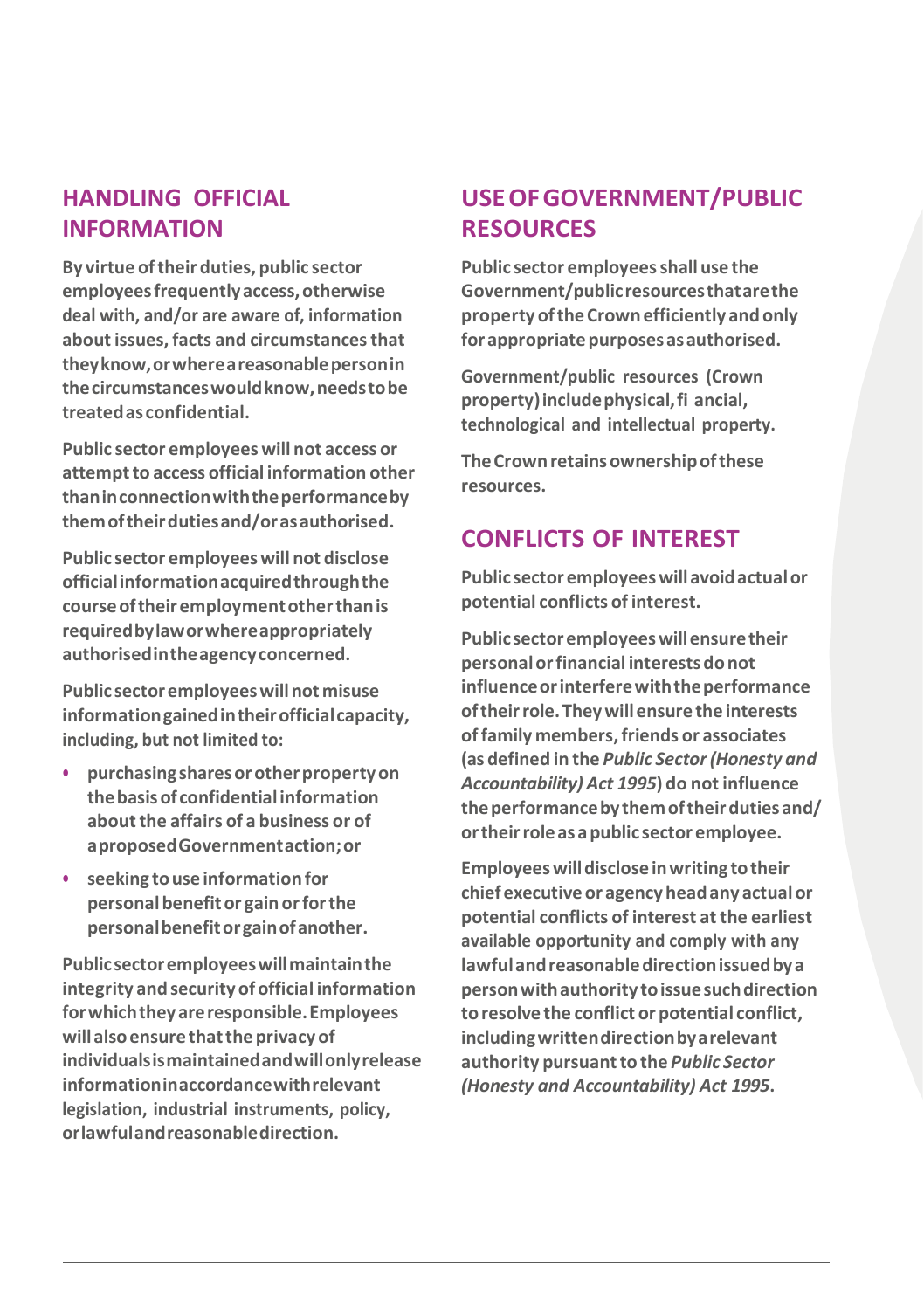**CODE OF ETHICS FOR THE SOUTH AUSTRALIAN PUBLIC SECTOR**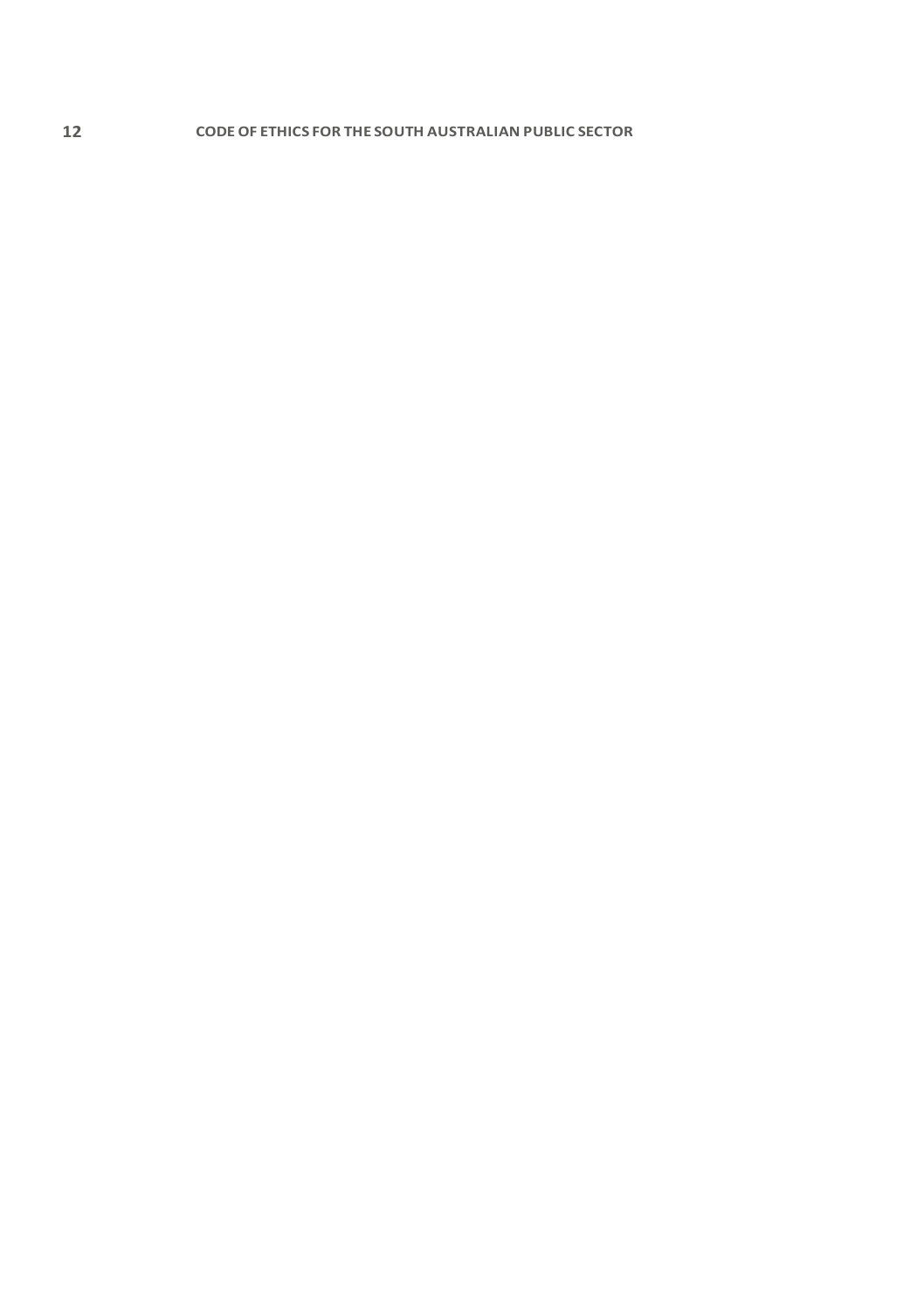#### **OUTSIDE EMPLOYMENT**

**Public sector employees mustnot engage in employmentorotherremunerativeactivity outsideoftheirpublicsectoremployment wheretheactivity conflictswith,orhas thepotentialtoconflictwith,theirrole asapublic sector employee, orifthe performanceofsuchoutsideemployment or activity might affect their capacity to performtheirpublicsector duties.**

**Publicsectoremployeeswillobtainwritten permissionfromtheiragencyheador delegatebeforeengaging inanyoutside employment or remunerative activity (including any employment, work or service forwhichpaymentismadebywayof pay,salary, honorarium, commission, fee, allowance or other reward).**

**Ingeneral, itis notnecessary for employees toobtainpermissiontoinvolvethemselves inorundertakevoluntaryorunpaidactivities orpaidrecreationalactivities(e.g.sport coaching)unlessthere is anactualor potential conflictofinterest betweensuch activity andtheirdutiesand/orroleasa publicsectoremployee.**

**Public sectoremployeeswholeavethe publicsectortoworkwithanon-Government employer will avoid situations which would resultinanunfairadvantagefortheirnew employer.Thisholdsparticularlyinthe case where the employer is bidding for a government contract or is competing for a grant or similar disbursement of public moneys.**

### **ACCEPTANCE OF GIFTS AND BENEFITS**

**Public sector employeeswillnotseek or accept gifts or benefitsfor themselves or othersthat couldbereasonablyperceived asinfluencingthemintheperformance oftheir duties andfunctions as apublic sector employee.**

**Non-pecuniary gifts or benefi s offered toemployees by representatives of other governmentsmaybeaccepted,asmay giftsfrom non-Governmentsourcesif they are obviously mementos or gifts of a symbolic nature.**

**Allemployeeswillcomplywithanypolicies oftheir agency inrelationtoaccepting, declaringand/orrecording thereceiptof gifts or benefits.**

#### **CRIMINALOFFENCES**

**Public sector employeeswill atthe earliest possibleopportunityadvisetheirmanager (oriftheirmanagerisnotavailable,some otherpersoninmanagementintheagency inwhichtheyareemployedorworking)if they arechargedwithacriminaloffence and,ifadmittedorproven,therewouldbea connectionbetweentheoffendingconduct andtheemployee'spublicsectorduties/role orpositionand/orstatus.**

**Reportstoamanager or personin management will be in writing.**

**Publicsectoremployeeswillcomplywithall legislation, industrial instruments, policies andproceduresandlawfulandreasonable directionsrelevanttotheirroleasapublic sectoremployeeand/ortotheperformance oftheirduties.**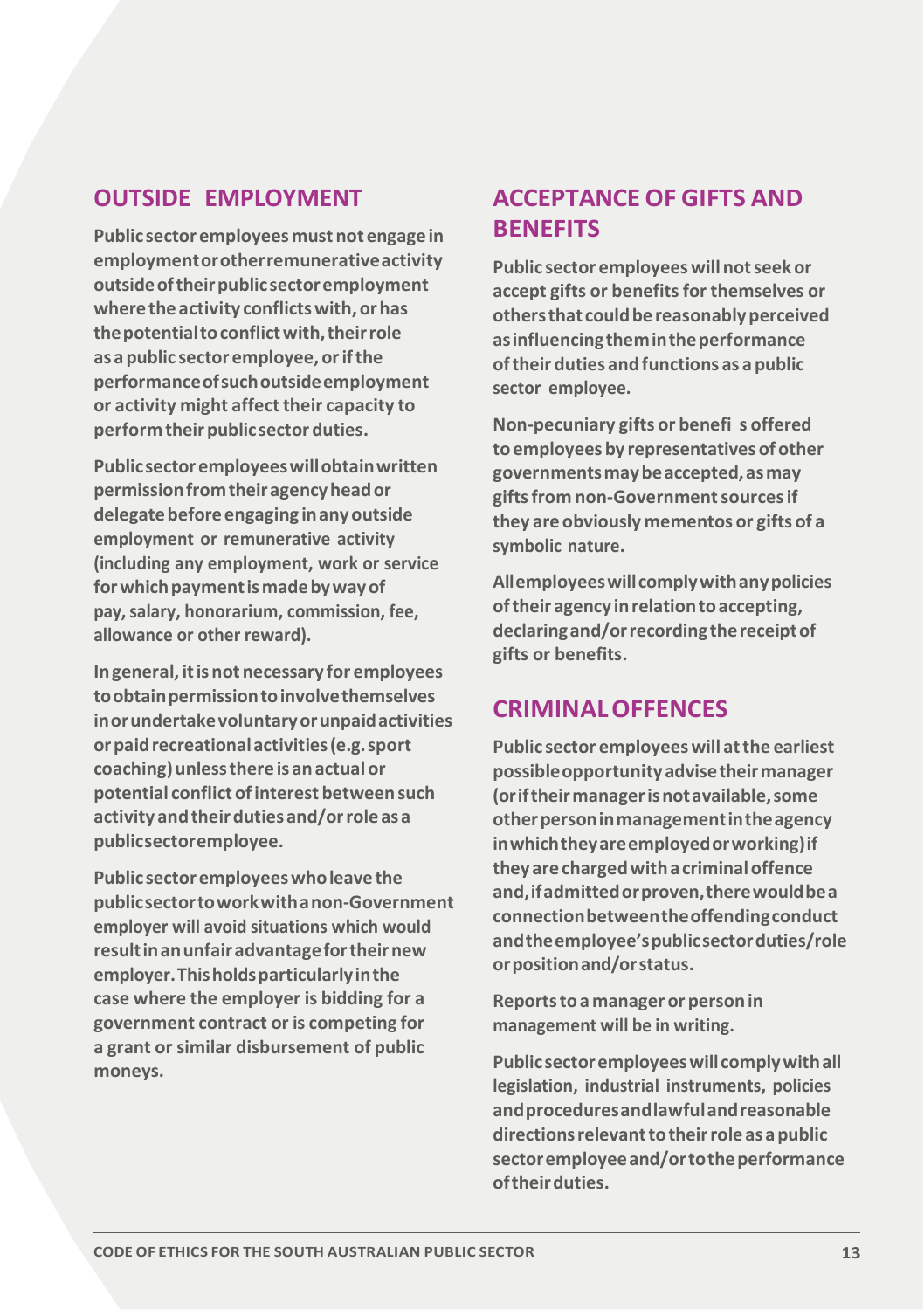### **REPORTING UNETHICAL BEHAVIOUR**

**Public sectoremployeeswillreporttoan appropriate authority workplace behaviour thatareasonablepersonwouldsuspect violatesanylaw,isadangertopublichealth orsafetyortotheenvironment,oramounts tomisconduct. Thisobligationdoesnot derogatefromtheobligationsonpublic sectoremployeesundertheDirections andGuidelinesissuedbytheIndependent CommissionerAgainstCorruption.**

**Public sectoremployeeswhoarepotential witnesses or are otherwise capable of assisting,willactively cooperate and assistwithany investigation intothe suspectedor allegedconductof another publicsectoremployeethat,ifproven, would amount to misconduct (including corruption and maladministration as definedinthe***IndependentCommissioner Against Corruption Act 2012)* **and any other processesrelating tothe management of suchsuspected or alleged conduct. This obligationdoesnotimpactupontheright againstself-incriminationofemployees suspectedof committing or allegedtohave committed misconduct.**

**Public sector agencieswill informemployees oftheirrightsandresponsibilities under** *Whistleblowers Protection Act 1993.*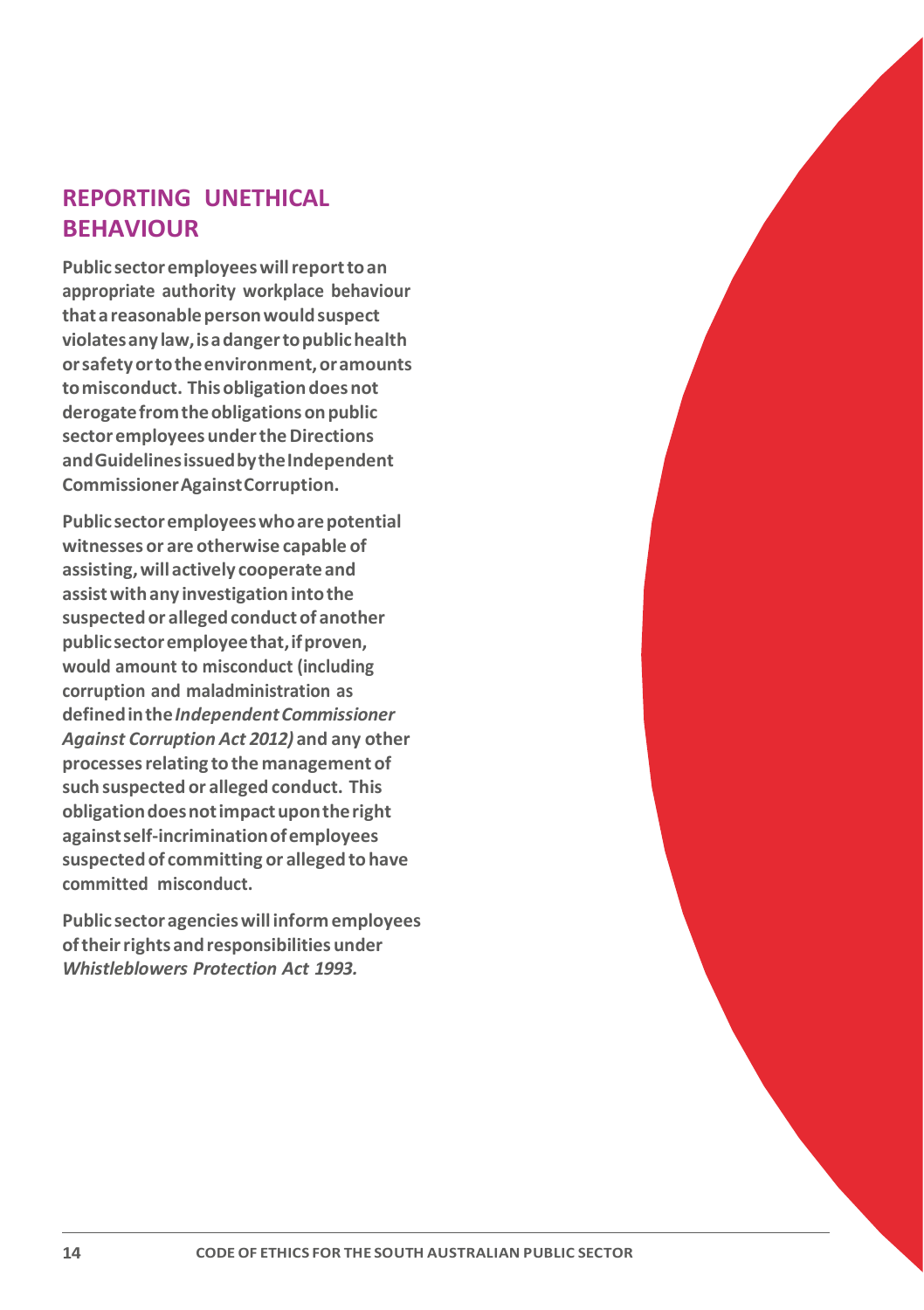#### **LEGISLATIONANDREGULATIONS,INCLUDING:**

- *• Public SectorAct2009*
- *• Public Sector Regulations 2010*
- *• Public Sector(Honesty and AccountabilityAct)1995*
- *• Independent Commissioner Against Corruption Act 2012*
- *• Public Corporations Act 1993*
- *• Criminal LawConsolidation Act 1935*
- *• Summary Offences Act 1953*
- *• Equal Opportunity Act 1984*
- *• Freedom of Information Act 1991*
- *• Work Health and Safety Act 2012*
- *• Public Finance and Audit Act 1987*
- *• Whistleblowers Protection Act 1993*
- *• Lobbyist Code of Conduct*
- *• StateRecordsAct 1997*
- *• Disability Discrimination Act 1992* **(Commonwealth Government)**
- **• any other relevant agency-specific legislation**

#### **PUBLIC SECTOR VALUES AND BEHAVIOURS FRAMEWORK**

**DETERMINATIONSANDGUIDELINES ISSUEDBY THE COMMISSIONER FOR PUBLIC SECTOR EMPLOYMENT**

**PUBLIC SECTOR-WIDE POLICIES ISSUED BY THE GOVERNMENT, THEDEPARTMENTOF THEPREMIERANDCABINET, THEDEPARTMENT OF TREASURYANDFINANCE,ANDTHE COMMISSIONERFORPUBLIC SECTOR EMPLOYMENT** 

**ANY AGENCY-SPECIFIC POLICIES AND CONDUCT STANDARDS**

**TREASURER'S INSTRUCTIONS**

**DIRECTIONS AND GUIDELINES ISSUED BY THE INDEPENDENT COMMISSIONER AGAINST CORRUPTION**

**THEOFFICE FOR PUBLIC INTEGRITY AND INDEPENDENT COMMISSIONER AGAINST CORRUPTION**

**SOUTHAUSTRALIAPOLICEANTI-CORRUPTIONBRANCH**

**CROWNSOLICITOR'SOFFICE**